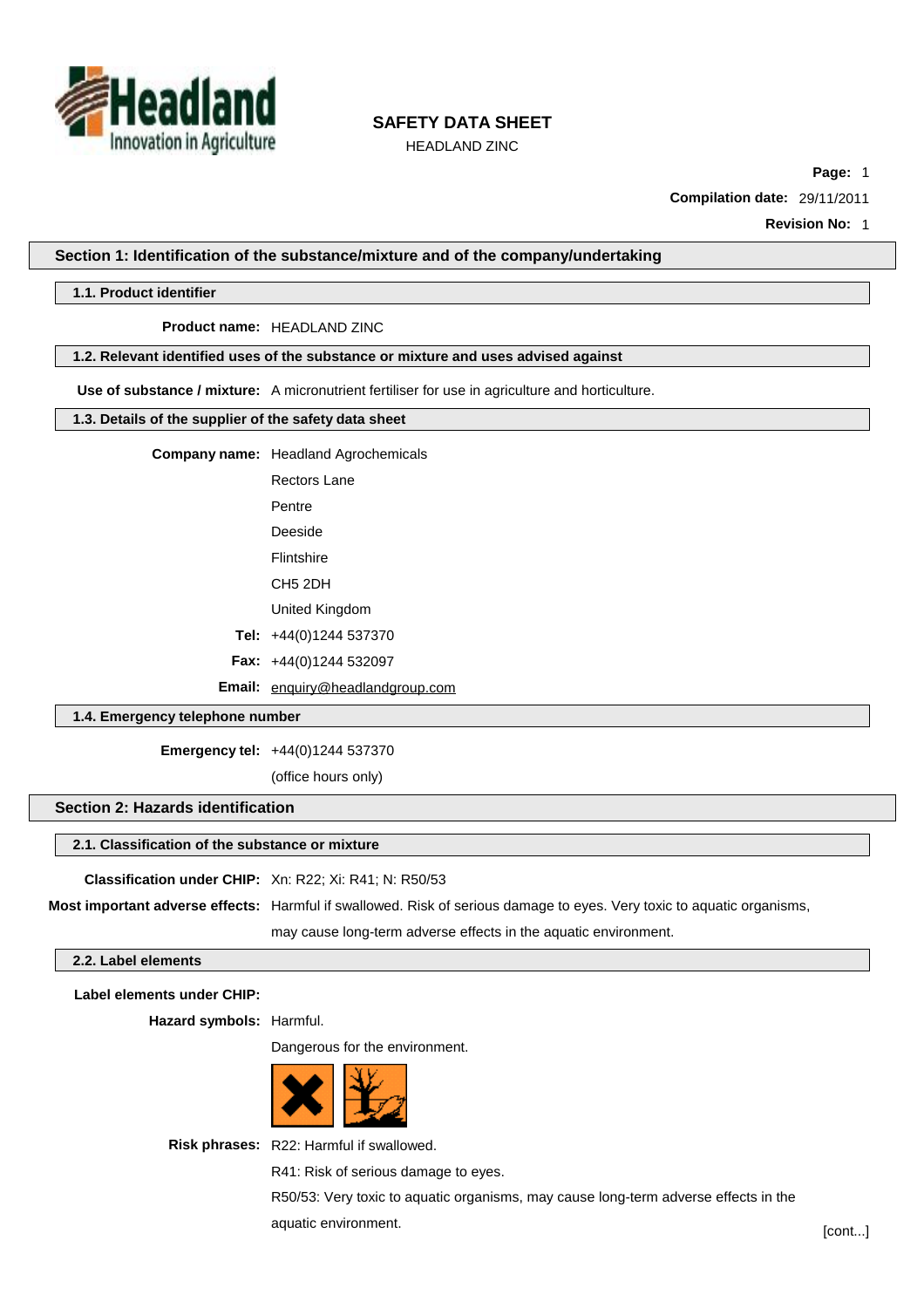# HEADLAND ZINC

**Page:** 2

**Safety phrases:** S26: In case of contact with eyes, rinse immediately with plenty of water and seek

medical advice.

S39: Wear eye / face protection.

S61: Avoid release to the environment. Refer to special instructions / safety data sheets.

## **2.3. Other hazards**

**PBT:** This substance is not identified as a PBT substance.

### **Section 3: Composition/information on ingredients**

### **3.2. Mixtures**

### **Hazardous ingredients:**

ZINC SULPHATE

|                                                                                       | <b>CLP Classification</b> | Percen.    |
|---------------------------------------------------------------------------------------|---------------------------|------------|
| 231-793-3<br>  Xn: R22: Xi: R41: N: R50/53  <br>7733-02-0<br>$\overline{\phantom{a}}$ |                           | $30 - 50%$ |

#### ETHYLENE GLYCOL

| 203-473-3 | $107-21$<br>. | פמח<br>Xn:<br>RZZ |  | 10% |
|-----------|---------------|-------------------|--|-----|
|-----------|---------------|-------------------|--|-----|

## **Section 4: First aid measures**

| 4.1. Description of first aid measures                           |                                                                                                        |  |
|------------------------------------------------------------------|--------------------------------------------------------------------------------------------------------|--|
|                                                                  | Skin contact: Remove all contaminated clothes and footwear immediately unless stuck to skin.           |  |
|                                                                  | Drench the affected skin with running water for 10 minutes or longer if substance is still             |  |
|                                                                  | on skin. Consult a doctor.                                                                             |  |
|                                                                  | Eye contact: Bathe the eye with running water for 15 minutes. Consult a doctor.                        |  |
|                                                                  | Ingestion: Wash out mouth with water. Do not induce vomiting. If conscious, give half a litre of water |  |
|                                                                  | to drink immediately. Consult a doctor.                                                                |  |
|                                                                  | Inhalation: Remove casualty from exposure ensuring one's own safety whilst doing so. Consult a         |  |
|                                                                  | doctor.                                                                                                |  |
| 4.2. Most important symptoms and effects, both acute and delayed |                                                                                                        |  |
|                                                                  | <b>Skin contact:</b> There may be irritation and redness at the site of contact.                       |  |
|                                                                  | <b>Eye contact:</b> There may be irritation and redness. The eyes may water profusely.                 |  |
|                                                                  | <b>Ingestion:</b> There may be soreness and redness of the mouth and throat. Nausea and stomach        |  |
|                                                                  | pain may occur. There may be vomiting.                                                                 |  |
|                                                                  | <b>Inhalation:</b> There may be irritation of the throat with a feeling of tightness in the chest.     |  |
|                                                                  | Delayed / immediate effects: Immediate effects can be expected after short-term exposure.              |  |

**4.3. Indication of any immediate medical attention and special treatment needed**

**Immediate / special treatment:** Not applicable.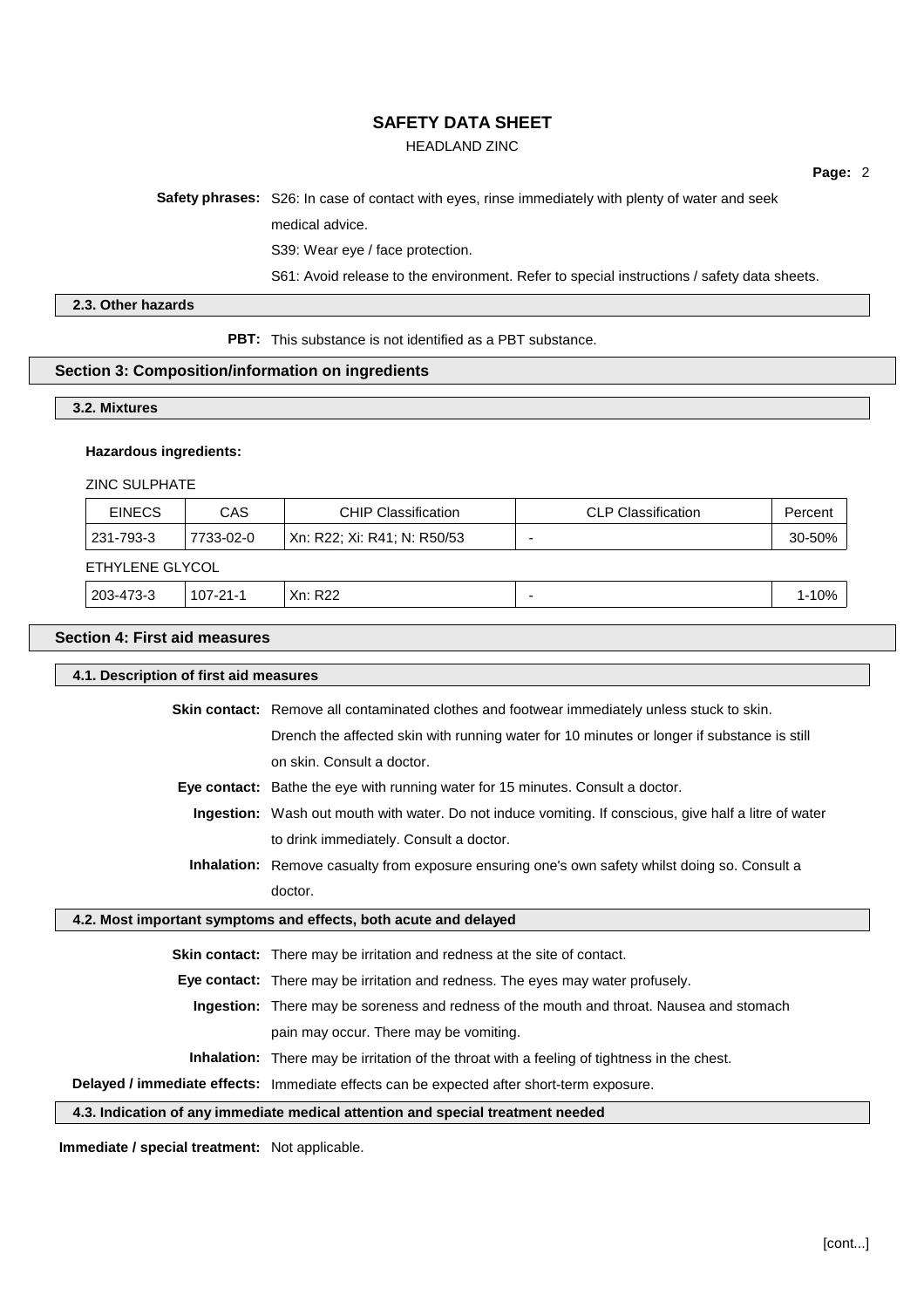## HEADLAND ZINC

**Page:** 3

#### **Section 5: Fire-fighting measures**

#### **5.1. Extinguishing media**

**Extinguishing media:** Suitable extinguishing media for the surrounding fire should be used. Use water spray to cool containers.

### **5.2. Special hazards arising from the substance or mixture**

**Exposure hazards:** In combustion emits toxic fumes.

## **5.3. Advice for fire-fighters**

**Advice for fire-fighters:** Wear self-contained breathing apparatus. Wear protective clothing to prevent contact with skin and eyes.

**Section 6: Accidental release measures**

#### **6.1. Personal precautions, protective equipment and emergency procedures**

**Personal precautions:** Refer to section 8 of SDS for personal protection details. If outside do not approach from downwind. If outside keep bystanders upwind and away from danger point. Mark out the contaminated area with signs and prevent access to unauthorised personnel. Turn leaking containers leak-side up to prevent the escape of liquid.

## **6.2. Environmental precautions**

**Environmental precautions:** Do not discharge into drains or rivers. Contain the spillage using bunding.

#### **6.3. Methods and material for containment and cleaning up**

**Clean-up procedures:** Absorb into dry earth or sand. Transfer to a closable, labelled salvage container for

disposal by an appropriate method.

## **6.4. Reference to other sections**

**Reference to other sections:** Refer to section 8 of SDS.

### **Section 7: Handling and storage**

#### **7.1. Precautions for safe handling**

**Handling requirements:** Avoid direct contact with the substance. Ensure there is sufficient ventilation of the area. Do not handle in a confined space. Avoid the formation or spread of mists in the air.

#### **7.2. Conditions for safe storage, including any incompatibilities**

**Storage conditions:** Store in cool, well ventilated area. Keep container tightly closed. The floor of the storage room must be impermeable to prevent the escape of liquids. Store away from frost. Store above 5'C.

#### **7.3. Specific end use(s)**

**Specific end use(s):** No data available.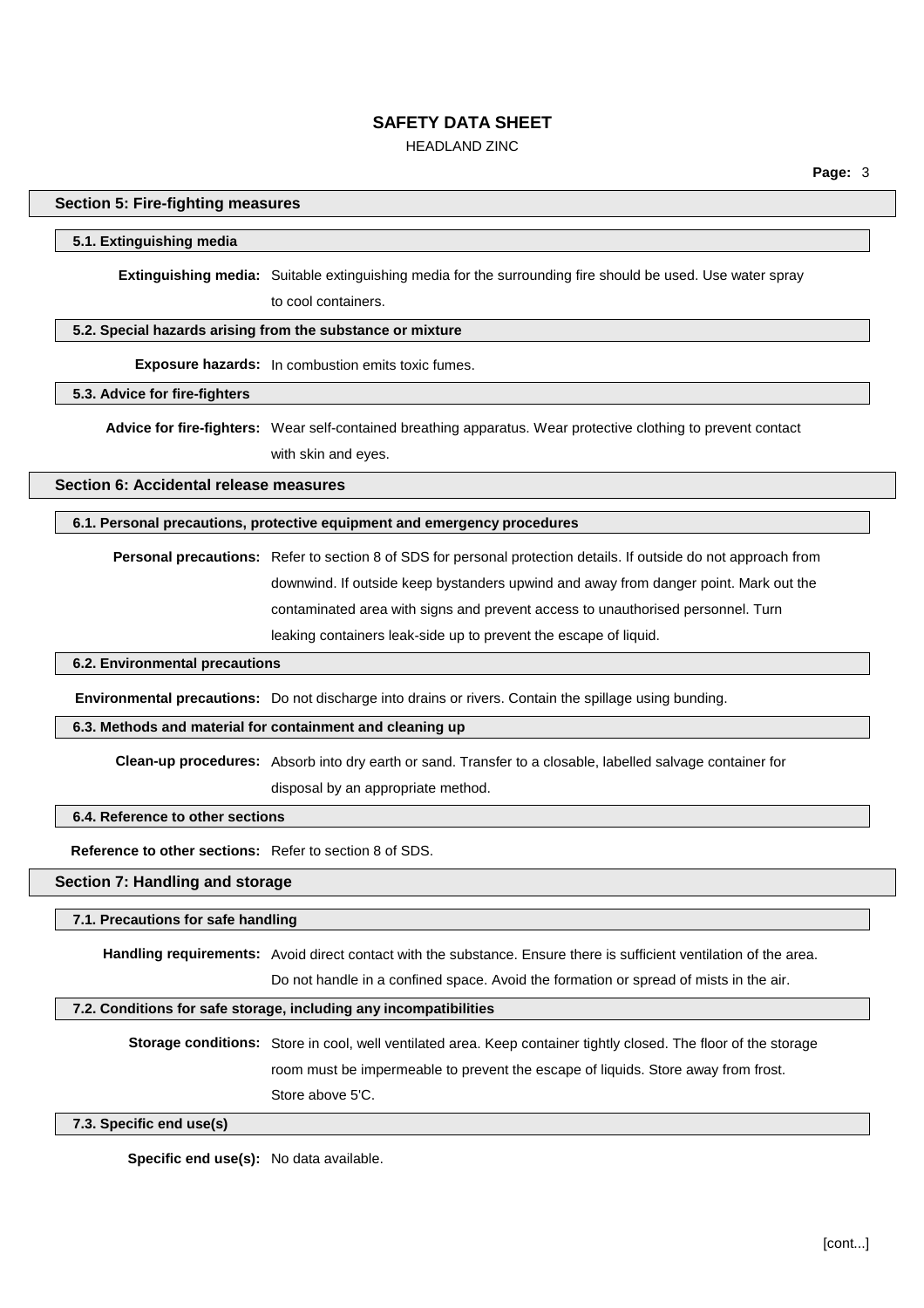## HEADLAND ZINC

**Page:** 4

### **Section 8: Exposure controls/personal protection**

#### **8.1. Control parameters**

### **Hazardous ingredients:**

### **ETHYLENE GLYCOL**

#### **Workplace** exposure limits: **Respirable** dust

| State | 8 hour TWA        | 15 min. STEL       | 8 hour TWA | 15 min. STEL |
|-------|-------------------|--------------------|------------|--------------|
| UK    | 52 mg/m3 (vapour) | 104 mg/m3 (vapour) |            |              |

#### **8.2. Exposure controls**

**Engineering measures:** Ensure there is sufficient ventilation of the area. The floor of the storage room must be impermeable to prevent the escape of liquids. **Respiratory protection:** Self-contained breathing apparatus must be available in case of emergency. **Hand protection:** Impermeable gloves. **Eye protection:** Safety glasses. Ensure eye bath is to hand. **Skin protection:** Impermeable protective clothing.

## **Section 9: Physical and chemical properties**

#### **9.1. Information on basic physical and chemical properties**

**State:** Liquid

**Colour:** Pale purple

**Odour:** Barely perceptible odour

**Relative density:** Approx 1.34 **pH:** approx. 2.5

#### **9.2. Other information**

**Other information:** Not applicable.

## **Section 10: Stability and reactivity**

#### **10.1. Reactivity**

**Reactivity:** Stable under recommended transport or storage conditions.

**10.2. Chemical stability**

**Chemical stability:** Stable under normal conditions.

## **10.3. Possibility of hazardous reactions**

**Hazardous reactions:** Hazardous reactions will not occur under normal transport or storage conditions.

Decomposition may occur on exposure to conditions or materials listed below.

#### **10.4. Conditions to avoid**

**Conditions to avoid:** Heat.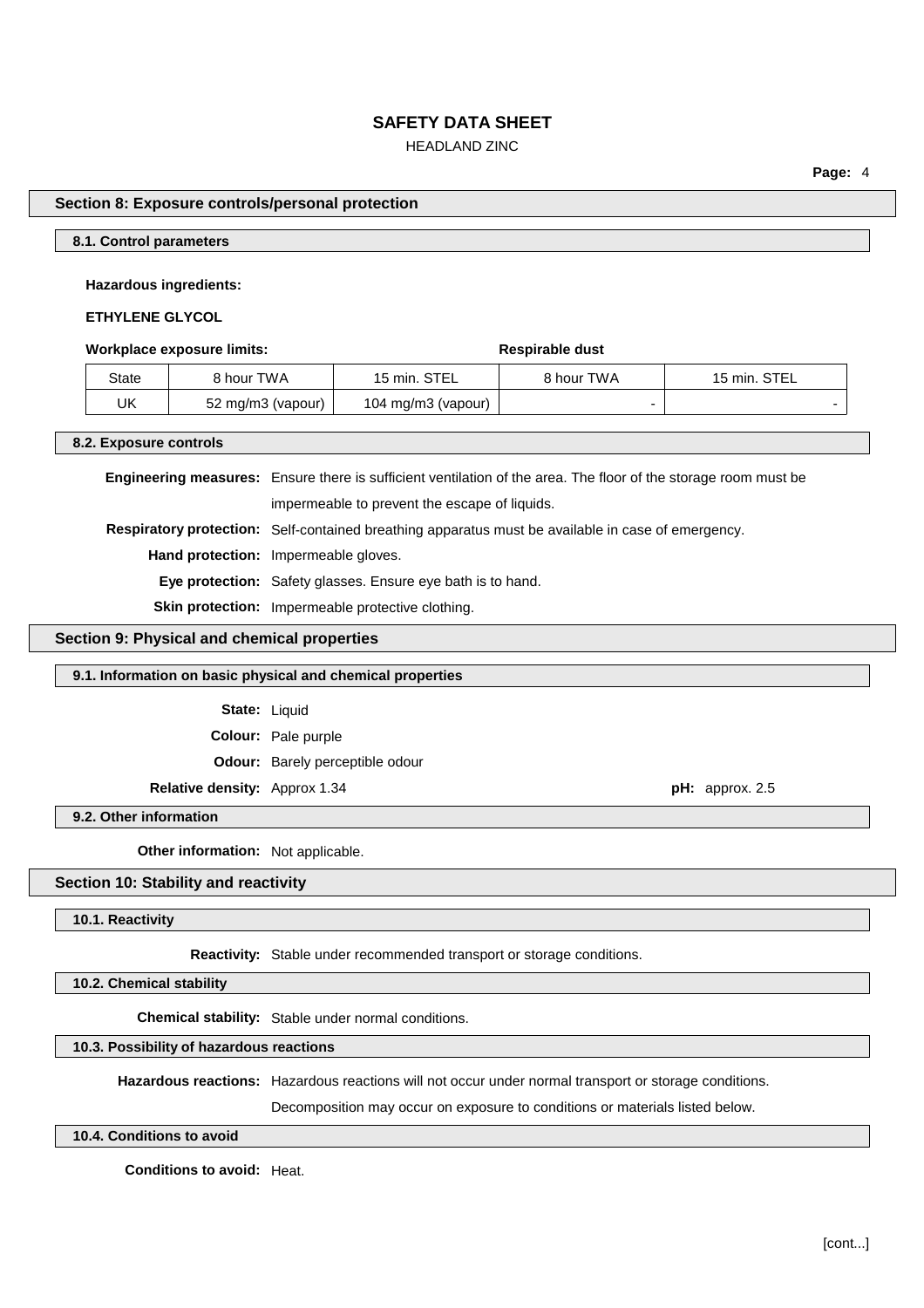## HEADLAND ZINC

### **10.5. Incompatible materials**

**Materials to avoid:** Strong oxidising agents. Strong acids.

#### **10.6. Hazardous decomposition products**

**Haz. decomp. products:** In combustion emits toxic fumes.

### **Section 11: Toxicological information**

**11.1. Information on toxicological effects**

#### **Relevant effects for mixture:**

| Effect                   | Route      | <b>Basis</b>          |
|--------------------------|------------|-----------------------|
| Acute toxicity (harmful) | <b>ING</b> | Hazardous: calculated |
| Irritation               | OPT        | Hazardous: calculated |

**Symptoms / routes of exposure**

**Skin contact:** There may be irritation and redness at the site of contact.

**Eye contact:** There may be irritation and redness. The eyes may water profusely.

**Ingestion:** There may be soreness and redness of the mouth and throat. Nausea and stomach pain may occur. There may be vomiting.

**Inhalation:** There may be irritation of the throat with a feeling of tightness in the chest.

**Delayed / immediate effects:** Immediate effects can be expected after short-term exposure.

### **Section 12: Ecological information**

**12.1. Toxicity**

**Ecotoxicity values:** Not applicable.

## **12.2. Persistence and degradability**

**Persistence and degradability:** Not biodegradable.

#### **12.3. Bioaccumulative potential**

**Bioaccumulative potential:** Bioaccumulation potential.

**12.4. Mobility in soil**

**Mobility:** Readily absorbed into soil.

## **12.5. Results of PBT and vPvB assessment**

**PBT identification:** This substance is not identified as a PBT substance.

**12.6. Other adverse effects**

**Other adverse effects:** Toxic to aquatic organisms. Toxic to soil organisms.

## **Section 13: Disposal considerations**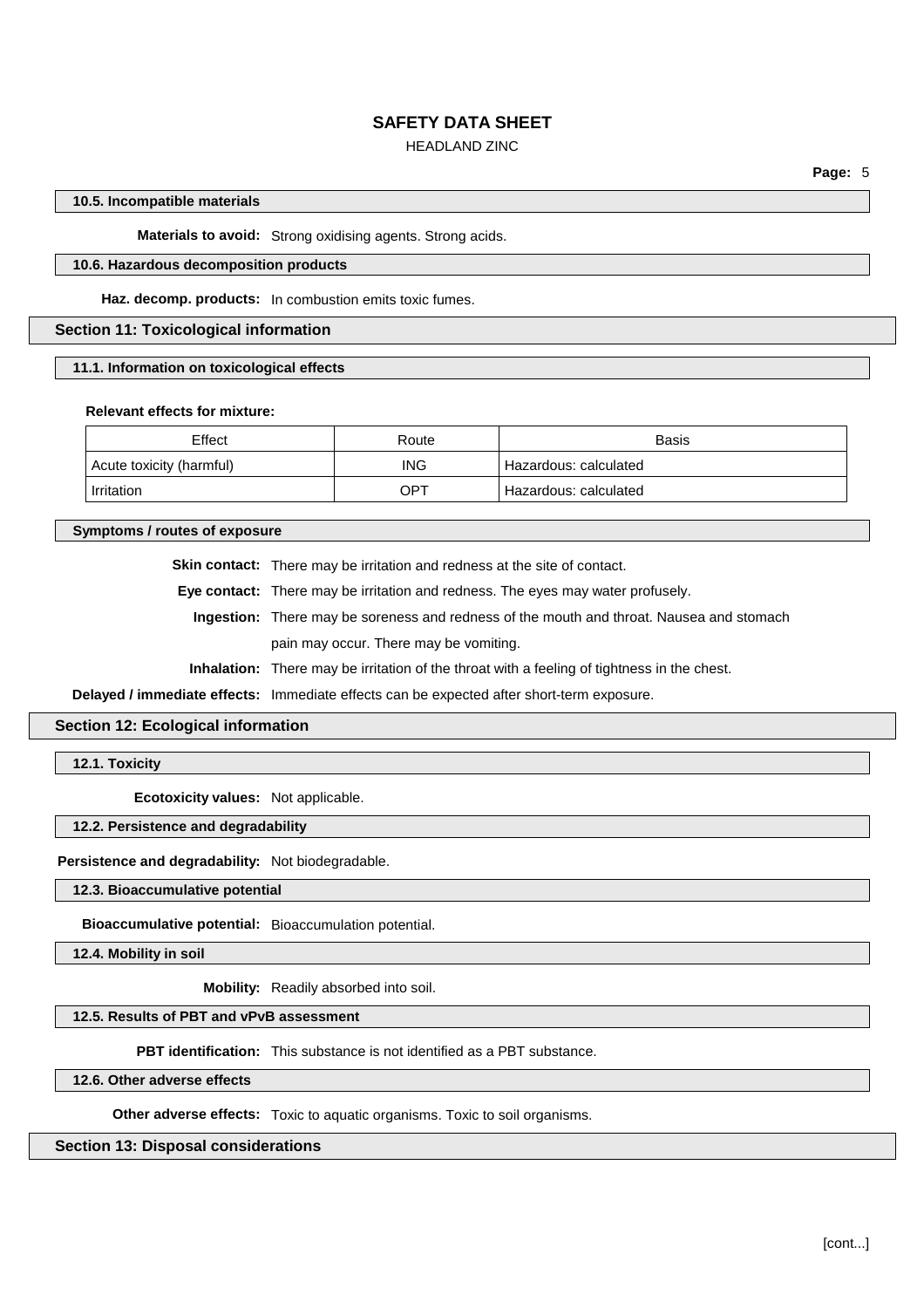## HEADLAND ZINC

### **13.1. Waste treatment methods**

**Disposal operations:** Transfer to a suitable container and arrange for collection by specialised disposal company.

**NB:** The user's attention is drawn to the possible existence of regional or national

regulations regarding disposal.

# **Section 14: Transport information**

**14.1. UN number**

**UN number:** UN3082

**14.2. UN proper shipping name**

**Shipping name:** ENVIRONMENTALLY HAZARDOUS SUBSTANCE, LIQUID, N.O.S.

**14.3. Transport hazard class(es)**

**Transport class:** 9

**14.4. Packing group**

**Packing group:** III

### **14.5. Environmental hazards**

**Environmentally hazardous:** Yes **Marine Marine Marine Marine Marine Marine Marine Marine Marine Marine Marine Marine Marine Marine Marine Marine Marine Marine Marine Marine Marine**

**14.6. Special precautions for user**

**Special precautions:** No special precautions.

**Tunnel code:** E

**Transport category:** 3

## **Section 15: Regulatory information**

**15.1. Safety, health and environmental regulations/legislation specific for the substance or mixture**

#### **15.2. Chemical Safety Assessment**

**Chemical safety assessment:** A chemical safety assessment has not been carried out for the substance or the mixture by the supplier.

## **Section 16: Other information**

| Other information                                     |                                                                                                               |
|-------------------------------------------------------|---------------------------------------------------------------------------------------------------------------|
|                                                       | <b>Other information:</b> This safety data sheet is prepared in accordance with Commission Regulation (EU) No |
|                                                       | 453/2010.                                                                                                     |
|                                                       | * indicates text in the SDS which has changed since the last revision.                                        |
| Phrases used in s.2 and 3: R22: Harmful if swallowed. |                                                                                                               |
|                                                       | R41: Risk of serious damage to eyes.                                                                          |
|                                                       | R50/53: Very toxic to aquatic organisms, may cause long-term adverse effects in the                           |
|                                                       | aquatic environment.                                                                                          |